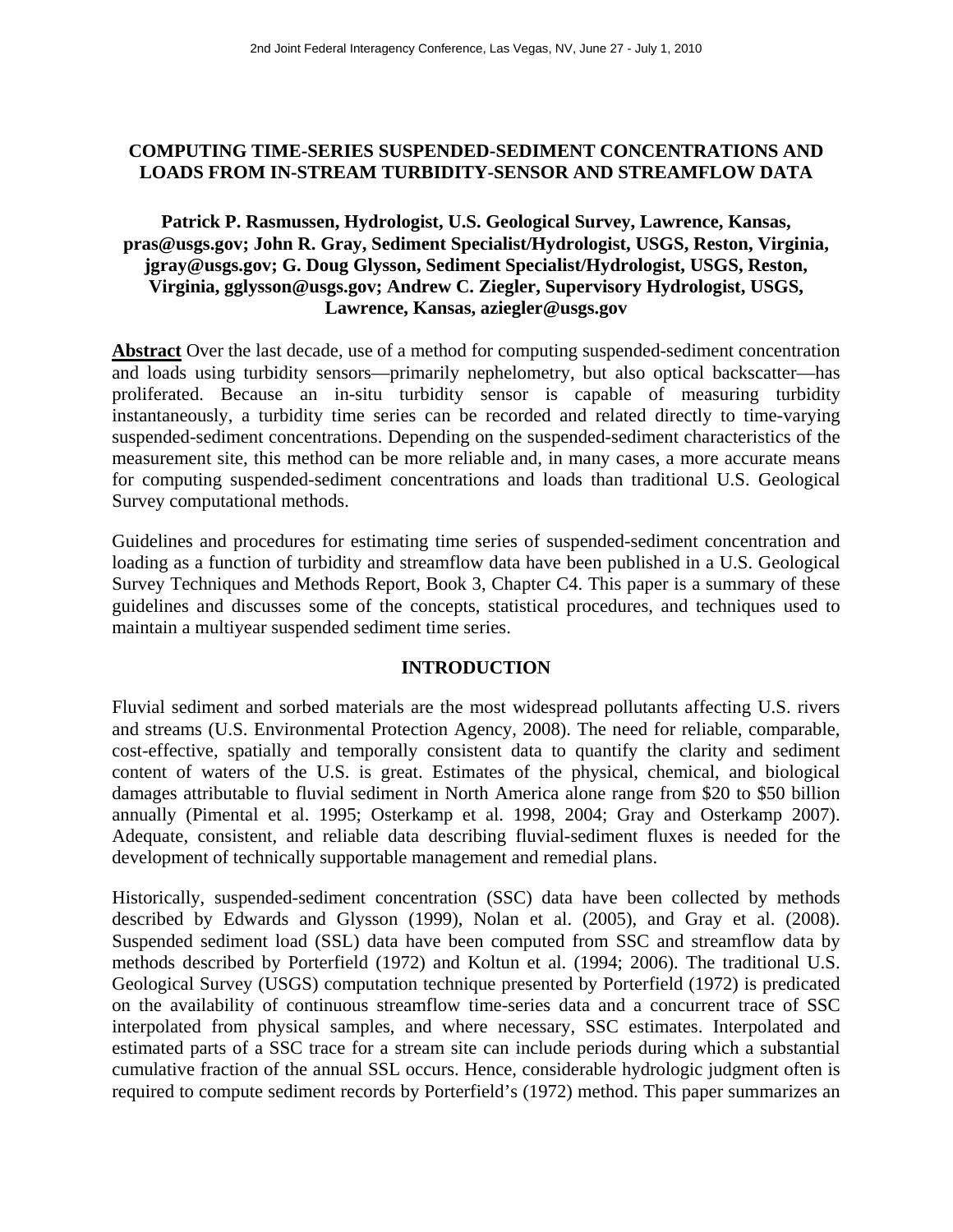alternative method, which is described fully in Rasmussen et al. (2009), that uses in-stream turbidity sensor and streamflow data to compare time-series suspended-sediment concentrations.

### **RELATION OF TURBIDITY TO SUSPENDED-SEDIMENT CONCENTRATION**

The magnitude of SSC in streams, lakes, and estuaries is often proportional to in-situ turbidity (fig. 1). Turbidity is an expression of the optical properties of a sample that causes light rays to be scattered and absorbed rather than transmitted in straight lines through the sample (Anderson, 2005; ASTM International, 2007). Turbid water results from the presence of suspended and dissolved matter such as clay, silt, finely divided organic matter, plankton, other microscopic organisms, organic acids, and dyes (ASTM International, 2007).



Figure 1 Relation between turbidity and suspended-sediment concentration in  $log_{10}$  space for U.S. Geological Survey streamgage on Little Arkansas River near Sedgwick, Kansas, 1999–2005.

The key characteristics for computing SSC time-series data from periodic instantaneous SSC, turbidity, and streamflow data are the type and goodness-of-fit of the regression model used in the computation. The explanatory variables turbidity and streamflow are generally the most important in SSC regression analysis. A simple linear-regression (SLR) model relating turbidity to SSC is often sufficient for reliable computations of SSC. Criteria are provided in Rasmussen et al. (2009) for determining the sufficiency of a SLR model and for determining when a multiple linear regression (MLR) model relating both turbidity and streamflow to SSC results in a significant improvement. Typically, addition of a streamflow variable is more likely to improve the turbidity-SSC regression as the percentage of the SSC that is sand-size or larger material (coarser than 62 μm median diameter) increases. Regression analysis results are generally sitespecific and apply to a single model-calibration data set. Specifically excluded from these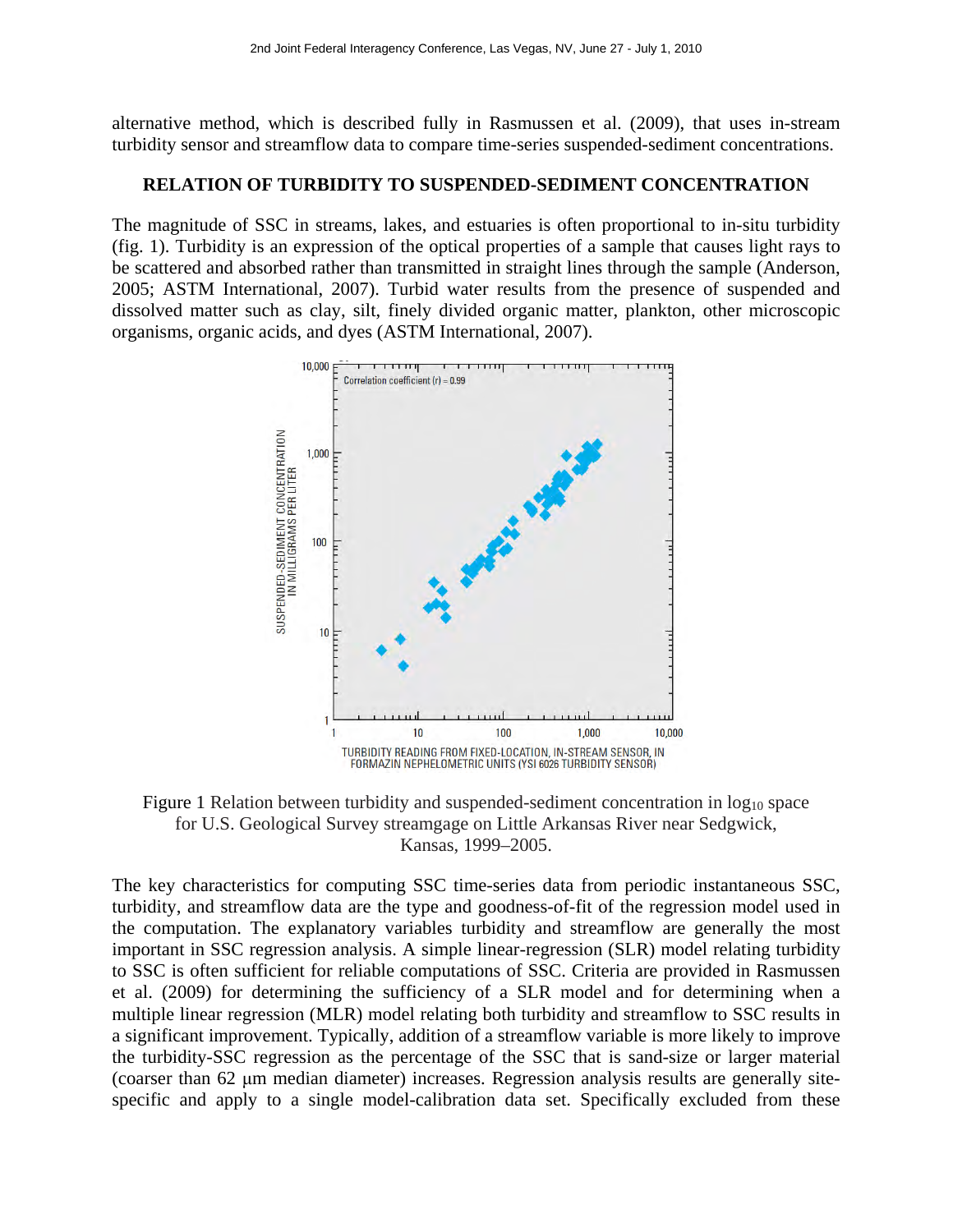guidelines is use of a SLR model for routine computation of SSC solely from streamflow due to varying degrees of hysteresis common in the SSC-streamflow relation. There are three general steps to completing the computation of SCC:

- 1. Compilation of a model-calibration data set of concurrent turbidity, streamflow, and SSC values;
- 2. Development of a linear regression model to compute instantaneous values of SSC; and
- 3. Computation of instantaneous and daily values of SSC and SSL.

When proportional, SSC data from representative water-sediment samples are used in correlations to turbidity. The site-specific turbidity-SSC relation can be quantified through linear regression analysis (fig. 2). The turbidity-SSC regression model, in turn, can be used to compute SSC values from turbidity data within the turbidimeter's measurement range. Continuously monitored in-stream turbidity data enable computation of a SSC time series that can be used with its paired streamflow time series to compute continuous SSL without the routine need for interpolation or estimation.



Figure 2 Results of simple linear regression analysis using log-transformed data for *(A)* turbidity and SSC data, and comparison of *(B)* computed  $log_{10}$ SSC concentration and regression residuals.

When the turbidity-SSC model is deemed adequate (fig. 2), a regression-computed SSC can provide a more reliable and reproducible SSC time series with smaller uncertainty values than either a sediment-transport curve using streamflow as the sole independent variable for computations of SSC (Walling, 1977; Lee et al., 2008) or arguably with SSC data produced by Porterfield's (1972) computational method (for which there is no quantitative method for deriving uncertainty). When the turbidity-SSC model is deemed inadequate, the addition of streamflow as a second model variable may result in an acceptable time series of SSC. The turbidity or turbidity-and-streamflow-based computational scheme to produce SSC data has a number of advantages over that of Porterfield's (1972) method, as follows: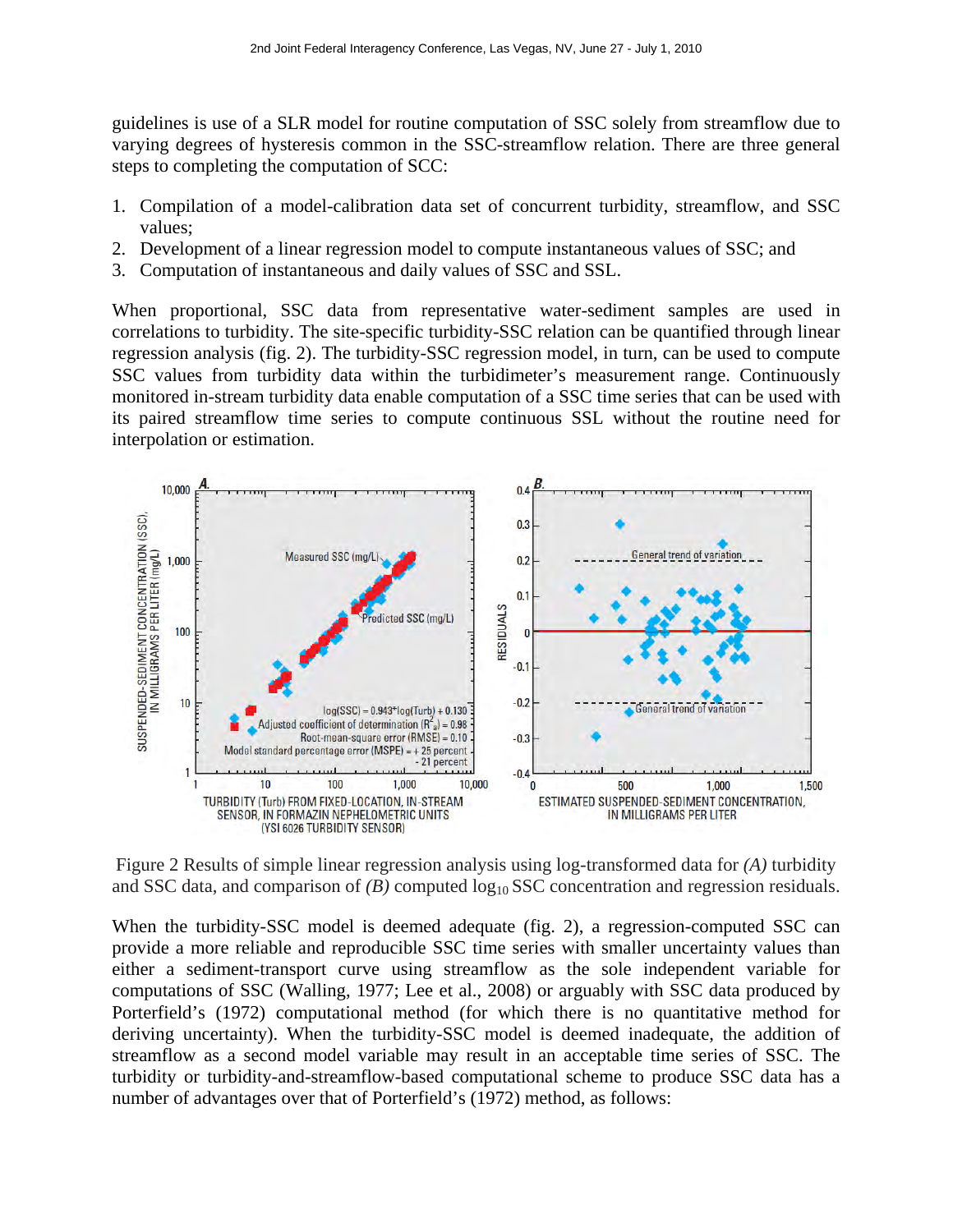- 1. No subjective interpolation or estimation is required.
- 2. The computational procedure is precisely reproducible.
- 3. The scheme takes full advantage of the available database and computational resources; hence, it can substantially reduce the time and effort needed to compute SSL records.
- 4. Estimates of uncertainty can be computed for the SSC time series.

**Adequacy of Model-Calibration Data Set** An adequate model-calibration data set consists of an appropriate number of instantaneous manual SSC samples and concurrent turbidity and streamflow measurements collected throughout the observed range of hydrologic conditions for the period of record (Glysson, 1989; Rasmussen et al., 2002; Gray et al., 2008). The number of samples is often cited as the primary criterion for determining if a data set is adequate for computational purposes. Although the sample total is relevant, the distribution of the data over the range of observed turbidity, SSC, and streamflow values for the site is of importance. A regression model developed from 15 samples that are more or less evenly distributed throughout the seasons and range of turbidity and streamflow at a site might result in a more representative model than one developed, for example, using a 50-sample data set where the distribution of values defines only a limited time or range of the sedimentological conditions over which the model will be applied. Defining turbidity-SSC relations during medium- and high-streamflow periods normally takes precedence over more equal spacing of data collection throughout the year, particularly if the purpose is to compute SSL. For example, where the number of site visits to collect manual samples is small, sample collection for SSL computations need to be skewed toward medium and higher flows. Regardless of the range of data values, the data points representing the extremes will have the greatest effect in determining the slope of the relation. For instance, erroneously large turbidity values during low streamflow and low SSC conditions can artificially increase the slope of the regression line.

Another factor to be considered when determining the adequacy of a data set is the amount of variability in the relation between turbidity and SSC. The larger the variability in the relation between turbidity and SSC at a site, the greater the need is to collect more samples. Often, the hydrographer's challenge is to adequately characterize this variability with the fewest number of site visits and samples.

Duration curves are another tool to evaluate the distribution of SSC data and adapt subsequent sample-collection strategies. Ideally, turbidity and streamflow associated with the SSC samples will span the ranges of the time-series turbidity and streamflow values for the site (Rasmussen et al., 2002). For example, turbidity and streamflow values associated with discrete SSC sample data are plotted on duration curves of turbidity and streamflow (fig. 3A and 3B). The turbidity duration curve in figure 3A was developed from hourly recorded turbidity measurements by the fixed-location turbidity sensor for the study period. The turbidity values associated with the SSC samples were plotted along the duration curve. Sample collection can be determined by closely monitoring the real-time turbidity and streamflow time-series data and optimizing samplecollection times to coincide with duration-curve segments undefined by sample values. As new SSC samples are collected, the hydrographer then adds the corresponding turbidity and streamflow values to the duration-curve plots so that overall temporal distribution of samples can be assessed. Routine use of this tool will maximize the potential that the model-calibration data set optimally represents the range of turbidity and streamflow conditions. Further details on developing and utilizing duration curves, are described in Rasmussen et al. (2009).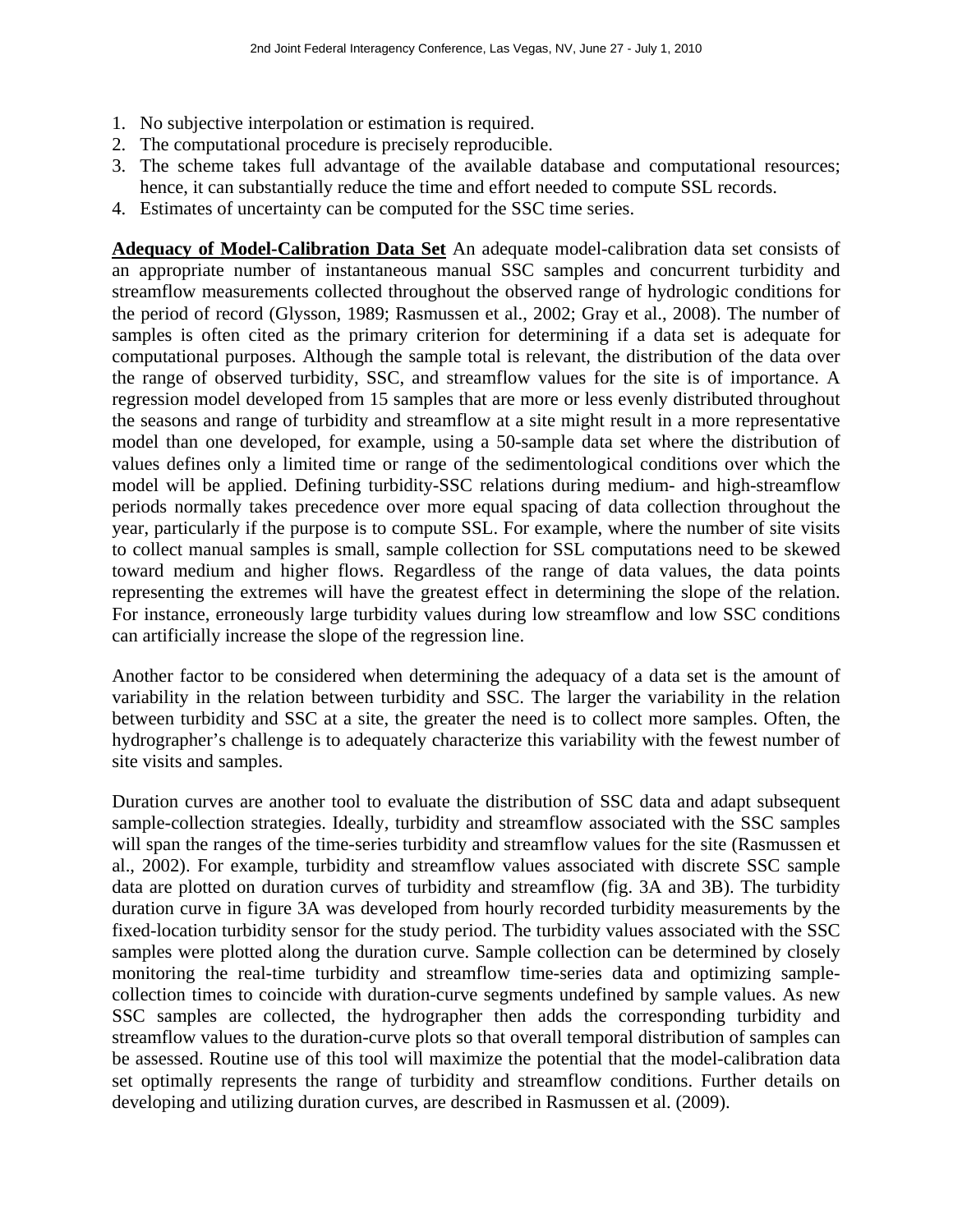

Figure 3 Duration curves for (A) turbidity and (B) streamflow and corresponding values associated with SSC samples collected at USGS streamgage on Little Arkansas River near Sedgwick, Kansas, 1999–2005.

Serial correlation (also called autocorrelation) occurs when data are collected close enough in time that the regression assumption of data independence is violated. For instance, multiple samples may be collected during the rising and falling limb of a single runoff period. The serial correlation between the multiple data points can cause underestimation of the regression uncertainty. Helsel and Hirsch (2002, p. 250-1) present methods for identifying the presence of serial correlation. If serial correlation is detected, the solution is to randomly select a single data point from each group of correlated data. The single point is then used in the model-calibration data set. Alternately, Glysson (1987) describes a procedure by which mean SSC values are computed for each of several contiguous, discrete SSC intervals for the data set. These mean values are used to develop the regression equation.

Large turbidity values warrant special evaluation. Although the values may be valid, spurious data can occur, especially those recorded when turbidity exceeds the sensor's maximum recording level. Sensor-measurement truncation produces constant-value artifacts when instream turbidity levels exceed the maximum recording level of the sensor (1,000–3,000 milligrams per liter (mg/L) for most nephelometric sensors and 4,000-50,000 mg/L for most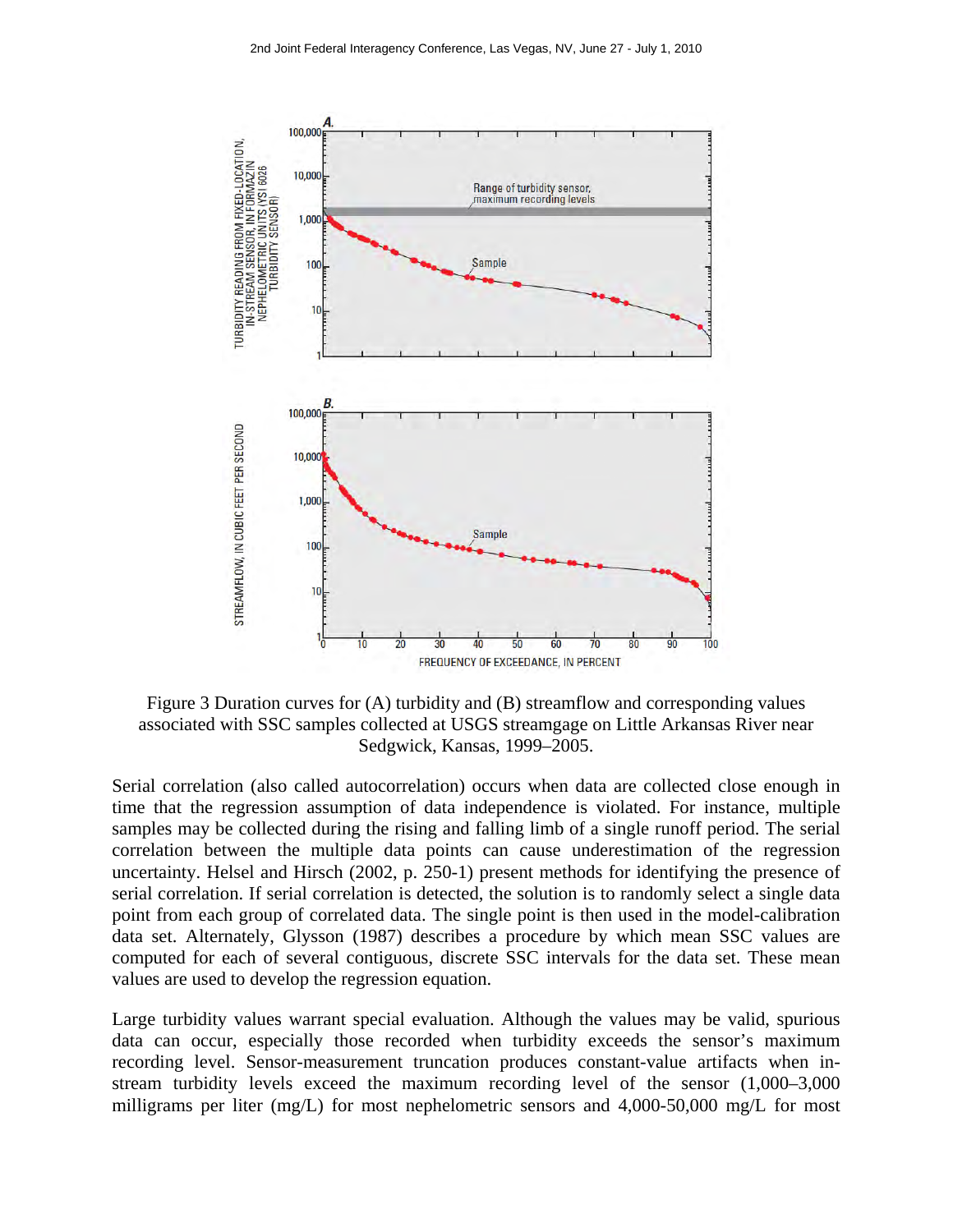optical backscatter (OBS) sensors). The maximum recording level is unique for each turbidity sensor and needs to be routinely quantified and documented for each sensor (Anderson, 2005). Because the maximum recording level of the sensor is reported for all turbidity values equal to or larger than the maximum recording level, truncation is manifested as a horizontal line or plateau in the temporal turbidity trace of plotted data (fig. 4). The use of turbidity sensors to compute SSC at a site subject to frequent turbidity truncation may not be appropriate. OBS sensors are used for streams where a substantial proportion of SSL occurs at SSC values exceeding about 3,000 mg/L (fig.4). However, currently (2010) most OBS sensors are not self cleaning and require more frequent routine maintenance.



Figure 4 Time-series of computed SSC from hourly nephelometric turbidity (YSI 6136) and optical backscatter turbidity (Hach Solitax), and streamflow data, May 30–June 11, 2007, at the USGS streamgage on Kansas River near DeSoto, Kansas.

**Factors Affecting the Relation Between Turbidity and Suspended-Sediment Concentration**  The hydrographer needs to be mindful of factors other than SSC that can affect turbidity measurements. Particle size, shape, and color all affect the amount of light scattered (Sutherland et al., 2000). Light is absorbed or scattered as it travels from a light source, to suspended particles, and is reflected back to a detector. As the grain-size distribution of SCC increases beyond about 90 μm (very fine sand), the turbidity-SSC relation will become negatively biased, and that bias will increase as particle sizes increase (Anderson, 2005). Particle shape affects the scatter intensity. Darker or more black-colored (Munsell Color Co., 2000) particles also have been shown to substantially affect turbidity measurements by imparting a negative bias in measurements (Sutherland et al., 2000). Insights as to the potential effects of these and other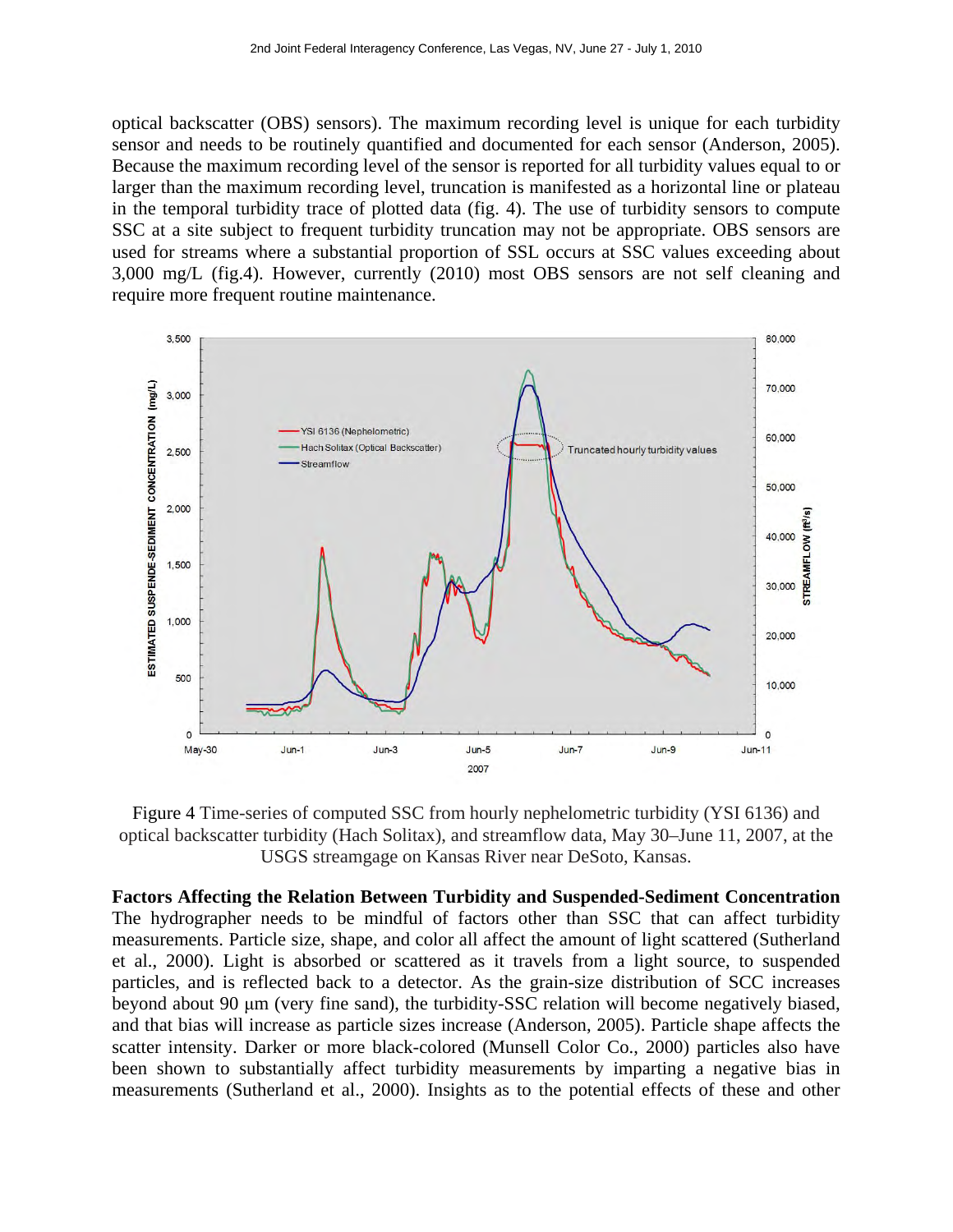factors might be gained from having particle-size, organic matter, and color analyses performed on selected water-sediment samples. Other factors affecting the turbidity-SSC relation are measurement error (including SSC sample collection and analysis) and natural variability caused by processes not evaluated in the regression model. Turbidity resulting from the presence of suspended microorganisms–principally phytoplankton–can result in increased uncertainty in the SSC determination. Hence, caution is used when inferring SSC from turbidity or turbidity and streamflow values in water with substantial microbiological activity.

**Changes to Turbidity Sensor Model or Type** Different sensors can provide different turbidity readings for the same environmental sample (Landers, 2003). The sensor's configuration of detectors and the source of light are important factors to the response of the turbidity instrument. Although comparisons among instruments with differing designs are often robust, their results can also vary according to the character of the sample's matrix and particulates. Results from an interagency workshop held in 2002 demonstrated that turbidity data from different sources and instrumentation can be highly variable and are often in disagreement with each other, even when instrument-calibration methods are similar (Gray and Glysson, 2003). Different detector geometries and light sources do not make equivalent measurements.

A change of sensor model or type most likely will require an adjustment of the historical regression-relation values so that the equivalency of turbidity sensor-response characteristics of historical and newly collected data is maximized. The hydrographer needs to compare turbidity measurements between differing sensors in a range of environmental samples. The difference between sensors cannot be identified in formazin standards (Hach; Loveland, Colo.) and may be reversed in polystyrene bead standards (APS Analytical Standards Inc.; Redwood City, Calif.; fig. 5).



Figure 5 Comparison of turbidity measurements from YSI turbidity models 6026 and 6136 (YSI Incorporated, Yellow Springs, Ohio) in various solutions. Average particle size is shown in micrometers for each solution.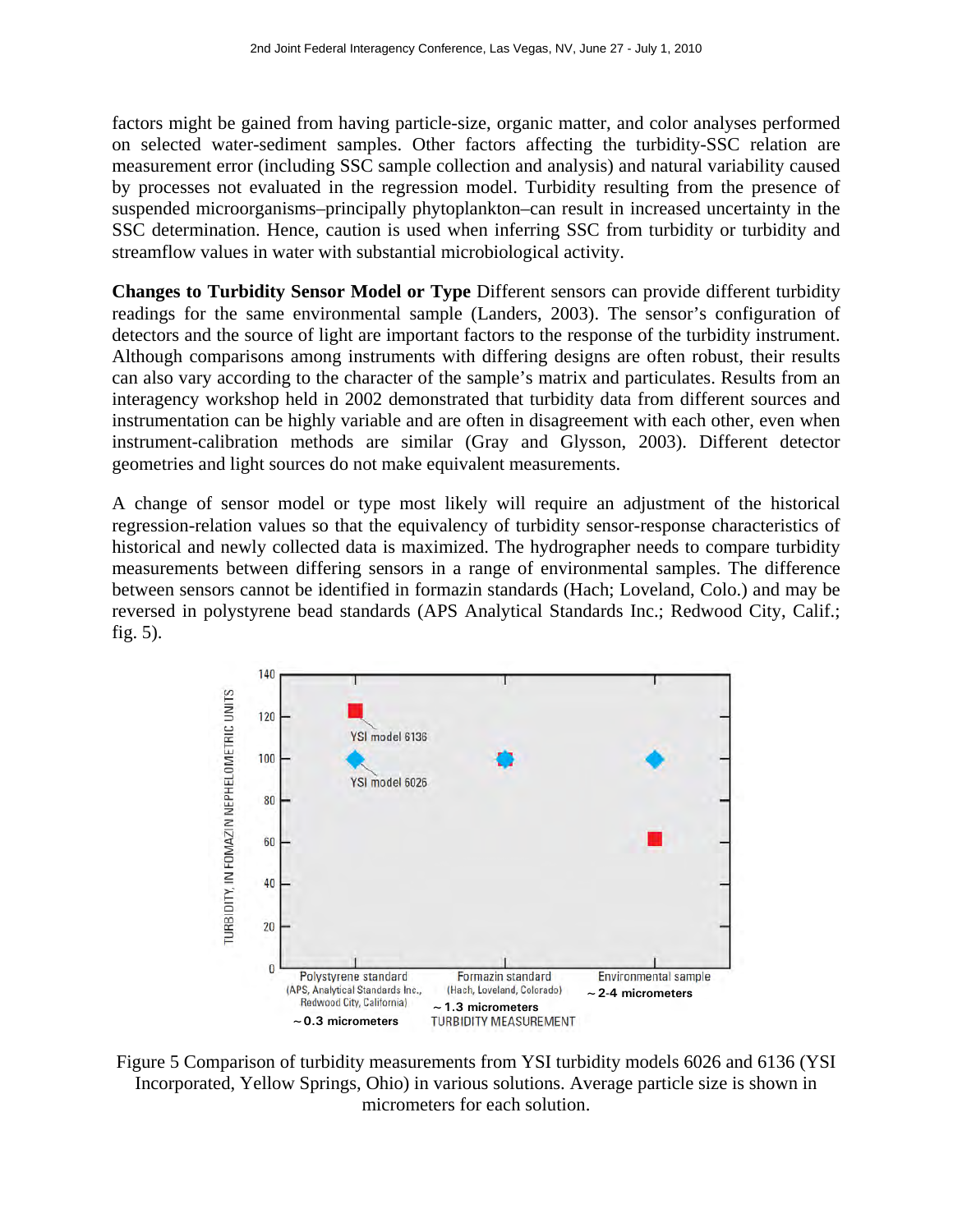Typically, turbidity data collected with an old sensor can be adjusted to an approximately equivalent reading for a new sensor by means of a conversion factor. The conversion factor is computed from a data set consisting of concurrent turbidity measurements collected by the old and new sensors arrayed adjacent to each other in the stream. The hydrographer will take care to ensure that the range of the concurrent measurements spans the known range of turbidity values at the site. One way of achieving this is to operate both sensors in-stream, side-by-side, over a wide range of turbidity conditions. The resulting data set will provide a robust conversion factor for the monitoring site.

## **MODEL VALIDATION AND MAINTENANCE OF A LONG-TERM SUSPENDED-SEDIMENT CONCENTRATION RECORD**

Once an acceptable regression model is developed, it can be used to compute SSC beyond the period of record used in model development with proper sample collection and analysis. Maintenance of a long-term SSC record requires ongoing collection of turbidity and streamflow time-series data and sample collection for reanalysis and verification of the current SSC regression model. The method for validating the regression model is affected by the frequency of calibration-sample collection and the purpose of the study. Regression models can be validated annually (or at some other frequency as needed on the basis of the nature of the monitored hydrologic system and its watershed, and the needs and constraints of the monitoring program) after sufficient applicable new data have been collected or on the basis of other valid criteria. A fundamental characteristic of hydrology is variability, with periods of floods and periods of droughts. A shift in the regression model usually results from a major change in sediment source or transport processes in the watershed, such as those resulting from a substantial change in land use or land cover, construction or removal of an impoundment, wildfire, landslide, or a major flood. Therefore, regression models used to compute SSC at a site are never considered to be static but rather considered to represent a set period in a continually dynamic system in which additional data will help verify any change in SSL, type, and source.

**Validation of Suspended-Sediment Concentration Model** One approach to updating the regression model is to plot new observations with the original model-calibration data set and recompute the regression coefficient(s) and y-intercept. Typically, at least 4 to 10 SSC samples and associated turbidity and streamflow values representing a wide range of streamflows are collected annually, depending on the site and monitoring program, to validate the existing regression model. The additional data plotted along with the model-calibration data set for comparison will indicate any significant change in the turbidity-SSC relation that would signal the need for a completely revised regression model or additional and more frequent sample collection. A review of the scatter plot for the Little Arkansas River near Sedgwick, Kansas, suggests that there has been no significant change or shift in the turbidity-SSC relation (fig. 6).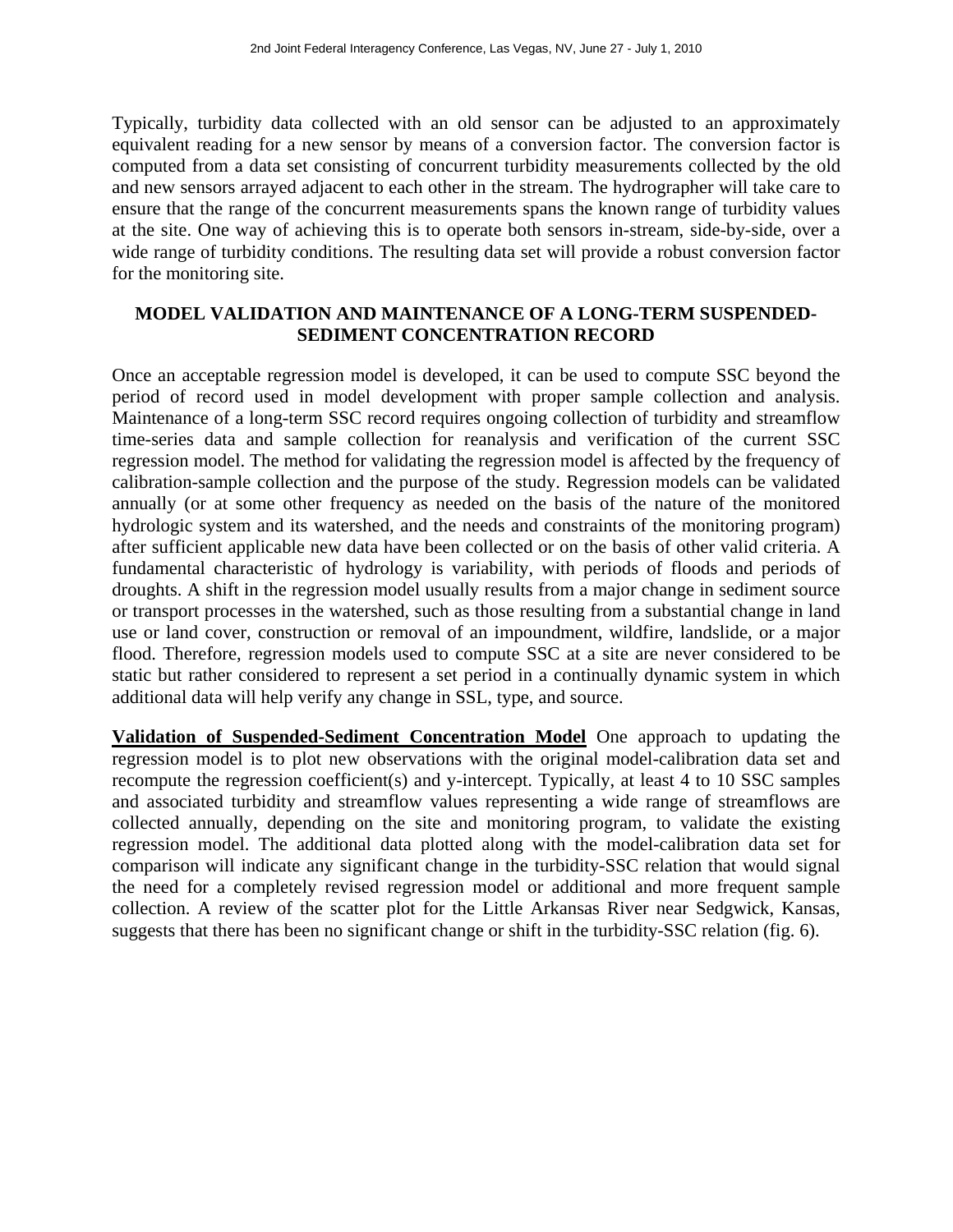

Figure 6 Model--calibration data set (water years 1999–2005) and new (water year 2006) turbidity and suspended-sediment concentration data for USGS streamgage on Little Arkansas River near Sedgwick, Kansas.

A regression model developed from new measurements not used in previous model development needs to be compared to the existing regression model. Analysis of covariance (ANCOVA; Helsel and Hirsch, 2002) can be used to test (1) the regression model on the basis of the original model data and additional data, (2) the original regression model, and (3) the regression model solely on the basis of the additional data. ANCOVA will determine if the slope or y intercept of any of these models is significantly different, indicating a fundamental shift in the turbidity-SSC relation and the possible need to develop a new model. If a shift occurred, the hydrographer also will need to determine when it occurred and when to cease use of the existing model and begin use of a new model. A more likely scenario is a gradual change over years that can be detected only by continued sample collection and analysis.

New data that do not significantly change the original regression are added to the modelcalibration data set to refine the regression model. The slope, y intercept, and the computed SSC values from the new model will not be significantly different from the old model, but the improved estimate of root mean square error may reduce the prediction interval (Rasmussen et al. 2009). The hydrographer has to determine when the refined model will take effect. If sample collection and analysis are considered on an annual basis, the new model starts at the beginning of the ensuing water year. An approved computed SSC time series is not recomputed unless there is strong evidence that the turbidity-SSC relation changed during the approved period. The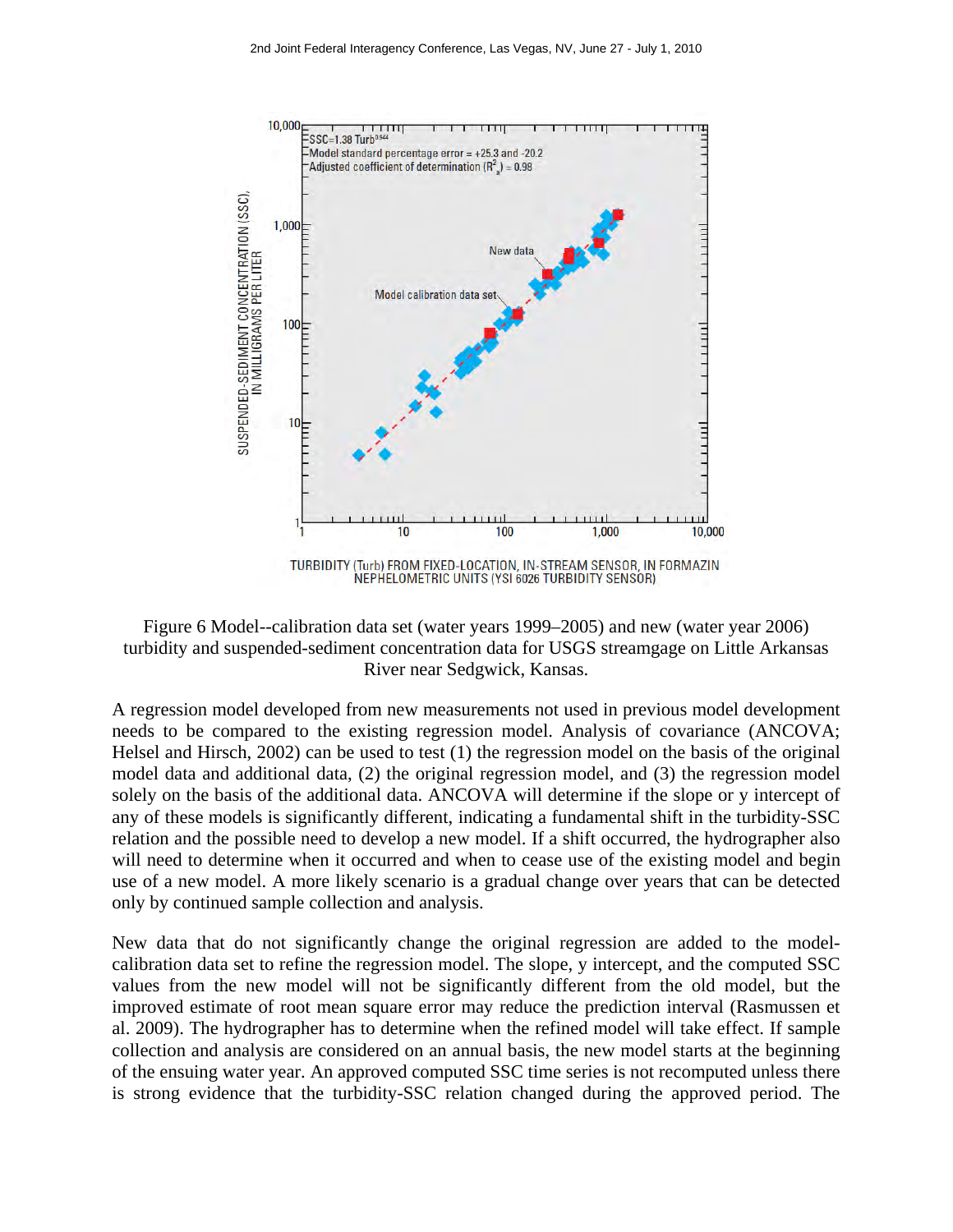hydrographer in this case has determined that the revised model will take effect at the beginning of water year 2006.

#### **SUMMARY**

Collection, computation, and publication of suspended-sediment and related environmental data are a necessary part of investigations to evaluate effects of fluvial sediment and sedimentassociated constituents on water resources. In-stream continuous turbidity data, or continuous turbidity and streamflow data, calibrated with measured SSC data, can be used to compute a time series of SSC and SSL. Development of a simple linear regression model between turbidity and measured SSC data is the first step in computing a SSC time series. If the model standard percentage error for the simple linear regression model meets an established minimum criterion, this model can be used to compute a time series of SSC. If the simple regression model does not meet the acceptability criterion, a multiple linear regression model using paired instantaneous turbidity and streamflow data is developed. If the addition of streamflow is statistically significant and the uncertainty associated with the multiple regression model results in an improvement over that for the simple linear model and is ultimately acceptable, it is used as the basis for computing a time series of SSC. The computed SSC time series is subsequently used with its paired streamflow time series to compute a time series of SSL by standard USGS techniques. Time-series SSC and SSL data can be used to better describe variability in suspended-sediment conditions, to evaluate SSC relative to numerical water-quality criteria and management goals, and to make watershed comparisons.

Once an acceptable regression model is developed, it can be used to compute SSC beyond the period of record used in model development with proper sample collection and analysis. Maintenance of a long-term SSC record requires ongoing collection of turbidity and streamflow time-series data and calibration-sample collection for reanalysis and verification of the current SSC regression model. The method for validating the regression model is affected by the frequency of sample collection and the purpose of the study. Regression models can be validated annually (or at some other frequency as needed on the basis of the nature of the monitored hydrologic system and its watershed, and the needs and constraints of the monitoring program) after sufficient new data have been collected or on the basis of other valid criteria. Regression models to compute SSC are generally site specific and are never considered static but rather considered to represent a set period in a continually dynamic system in which additional data will help verify any change in SSL, type, and source.

#### **REFERENCES**

- ASTM International (2007). D4410, *in* terminology for fluvial sediment, annual book of standards, water and environmental technology, West Conshohocken, Pennsylvania, ASTM International, 7 p.
- Anderson, C.W. (2005). Turbidity, U.S. Geological Survey Techniques of Water-Resources Investigations, book 9, chaps. A6.7, available on Web, accessed March 2008, at http://pubs.water.usgs.gov/twri9A
- Christensen, V.G., Jian, Xiaodong, and Ziegler, A.C. (2000). Regression analysis and real-time water-quality monitoring to estimate constituent concentrations, loads, and yields in the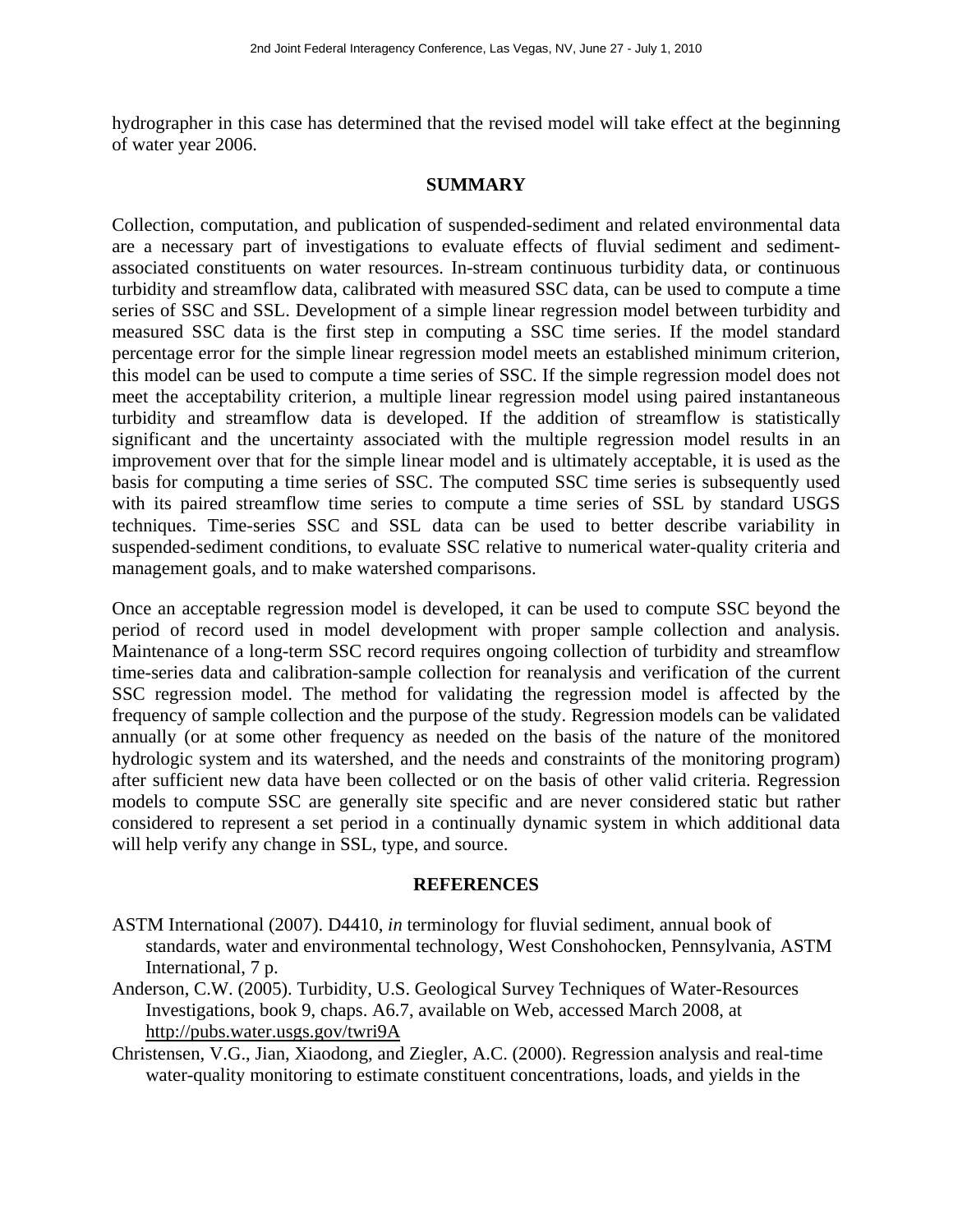Little Arkansas River, south-central Kansas, 1995–99, U.S. Geological Survey Water-Resources Investigations Report 00–4126, 36 p.

- Edwards, T.K., and Glysson, G.D. (1999), Field methods for measurement of fluvial sediment, U.S. Geological Survey Techniques of Water-Resources Investigations, book 3, chap. C2, 89 p.
- Glysson, G.D. (1987), Sediment transport curves, U.S. Geological Survey Open-File Report 87– 218, 53 p.
- Gray, J. R. and Glysson, G. D. (eds) (2003). Proceedings of the Federal Interagency Workshop on Turbidity and Other Sediment Surrogates, April 30–May 2 2002, Reno, Nevada, U.S. Geological Survey Circular 1250, 56 pp., http://pubs.er.usgs.gov/usgspubs/cir/cir1250.
- Gray, J. R. and Osterkamp, W. R. (2007). A vision for a worldwide fluvial-sediment information network. Keynote Paper, *in* Proceedings of the 10th International Symposium on River Sedimentation, Moscow, Russia, August 1-4 2007, Vol. I, 43–54, http://www.irtces.org/zt/10isrs/lunwen/Session%200/Symposium\_0\_5.htm.
- Gray, J. R., Glysson, G. D. and Edwards, T. E. (2008). Suspended-sediment samplers and sampling methods, *in* Sediment Transport Measurements, M. Garcia (ed.), Sedimentation Engineering – Processes, Measurements, Modeling, and Practice, American Society of Civil Engineers, Manual 110, Chapter 5.3, 320–39.
- Helsel, D.R., and Hirsch, R.M. (2002). Statistical methods in water resources—hydrologic analysis and interpretation, U.S. Geological Survey Techniques of Water-Resources Investigations, book 4, chap. A3, 510 p., available on Web, accessed March 2008, at http://pubs.usgs.gov/twri/twri4a3/
- Koltun, G.F., Eberle, Michael, Gray, J.R., and Glysson, G.D. (2006). User's manual for the Graphical Constituent Loading Analysis System (GCLAS), U.S. Geological Survey Techniques and Methods, book 4, chap. C1, 51 p.
- Koltun, G.F., Gray, J.R., and McElhone, T.J. (1994). User's manual for SEDCALC, a computer program for computation of suspended-sediment discharge, U.S. Geological Survey Open-File Report 94–459, 46 p.
- Landers, M.N. (2003). Summary of blind sediment reference sample measurement session, *in*  Gray J.R., and Glysson, G.D., eds, Proceedings of the Federal Interagency Workshop on Turbidity and Other Sediment Surrogates, April 30–May 2, 2002, Reno, Nevada, U.S. Geological Survey Circular 1250, p. 29–30.
- Lee, C.J., Rasmussen, P.P., and Ziegler, A.C. (2008). Characterization of suspended-sediment loading to and from John Redmond Reservoir, east-central Kansas, 2007–08, U.S. Geological Survey Scientific Investigations Report 2008–5123, 25 p.

Munsell Color Co. (2000). Munsell soil color charts, Baltimore, Munsell Color Company, 22 p.

- Nolan, K.M., Gray, J.R., and Glysson, G.D. (2005). Introduction to suspended-sediment sampling, U.S. Geological Survey Scientific Investigations Report 2005-5077, available on CD-ROM, accessed January 19, 2010 at http://pubs.er.usgs.gov/pubs/sir/sir20055077.
- Osterkamp, W. R., Heilman P., and Lane L. J. (1998). Economic considerations of a continental sediment-monitoring program, Int. J. Sediment. Res., 13(4), 12– 24.
- Osterkamp, W. R., Heilman, P., and Gray, J.R. (2004). An invitation to participate in a North American sediment-monitoring network, Eos Trans. AGU, 84(40), 386.
- Pimentel, D., Harvey, C., Resosudarmo, P., Sinclair, K., Kurz, D., McNair, M., Crist, S., Shpritz, L., Fitton, L., Saffouri, R., and Blair, R. (1995). Environmental and economic costs of soil erosion and conservation benefits, Science, 267, 1117– 1123, doi:10.1126/science.267.5201.1117.